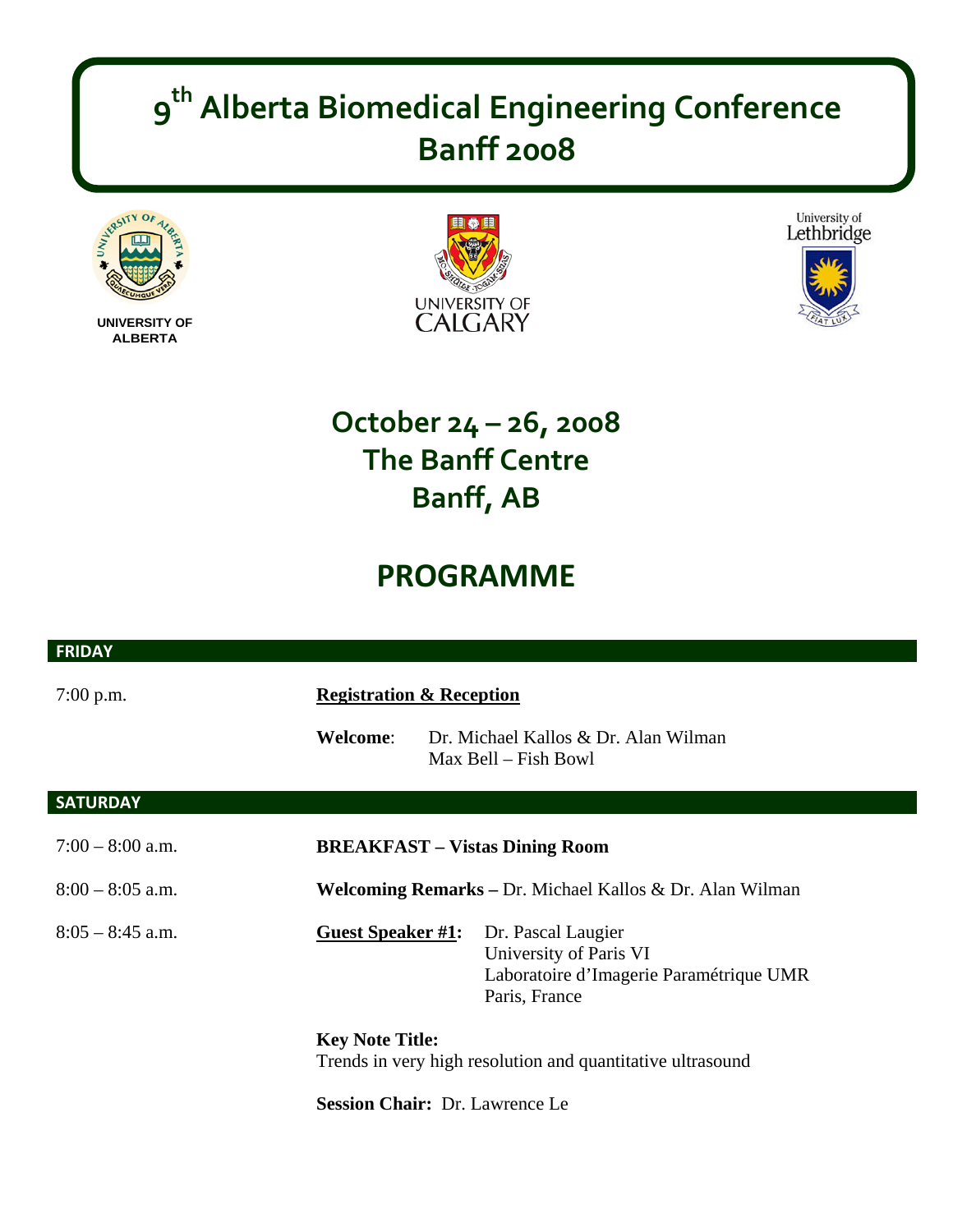| $8:45 - 10:15$ am        | <b>Student Podium Presentations - Session Chair: Dr. Tannin Schmidt</b>                                                                          |  |
|--------------------------|--------------------------------------------------------------------------------------------------------------------------------------------------|--|
| Andrew Wong              | Osteogenic and Adipogenic Induction Potential Of Human Gingival<br>Fibroblasts                                                                   |  |
| Patricia Nadworny        | Activity of Nanosilver-Derived Solutions Varies with Dissolution<br>Conditions                                                                   |  |
| <b>Robert Teed</b>       | High Sensitivity In Vivo Multiplexing Of Photoacoustic Molecular Imaging<br>Agents                                                               |  |
| Wenhui Liu               | Electrical Model for Radiofrequency Atrial Ablation Tools                                                                                        |  |
| <b>Chris Bouwmeester</b> | Application of a New Reservoir-Wave Concept to the Pulmonary<br>Circulation                                                                      |  |
| James Cardiff            | Does Manganese Effect Single Pellet Reaching in Rats?                                                                                            |  |
| Leandro Solis Aguila     | Changes In Superficial Pressure And Tissue Oxygenation Due To<br>Intermittent Electrical Stimulation For The Prevention Of Deep Tissue<br>Injury |  |
| <b>Breanne Landry</b>    | Is the Anti-inflammatory Activity of Nanocrystalline Silver Transferable?                                                                        |  |
| $10:15 - 11:15$ a.m.     | <b>COFFEE/BEVERAGE BREAK combined with Poster Session #1</b><br><b>Max Bell Fish Bowl and Max Bell 253</b>                                       |  |
|                          | Judges: Drs. Tina Rinker, Anders Nygren – UofC and Drs. Richard<br><b>Thompson, Roger Zemp - UofA</b>                                            |  |
| Daniel Zbinden           | Wireless Implantable Sensor Platform                                                                                                             |  |
| <b>Brad Holinski</b>     | Restoring Stepping after Spinal Cord Injury using Novel Electrical<br><b>Stimulation and Feedback Control Strategies</b>                         |  |
| Chan Zhang               | Measurements of Phase Velocity and Attenuation in Cellular Aluminum<br>Foams as a Potential Cancellous Bone-Mimicking Phantom                    |  |
| Marion Cavanagh          | Comparison of Antimicrobial Activity of Various Commercial Silver-<br><b>Containing Dressings</b>                                                |  |
| Mike Jones               | <i>In Vivo</i> µCT and µMRI Analysis of Antiresorptive and Anti-inflammatory<br>Drugs as Preventative Treatments of Osteoarthritis               |  |
| Anne-Lise Aulanier       | Targeted Molecular Contrast Agents To Detect Early Atherosclerosis                                                                               |  |
| Patrick Boyle            | Accelerating Cardiac Simulations With Rosenbrock Integration Methods                                                                             |  |
| Audree McKenzie          | An Experimental Model Of Dilated Cardiomyopathy                                                                                                  |  |
| Jack Fu                  | Computer-Assisted Surgery System for Resurfacing the Patella in Total<br>Knee Arthroplasty                                                       |  |
| <b>Brandon Hisey</b>     | Interspecies Differences in the Thermal Dependence of Isometric Muscle<br>Force in Frogs                                                         |  |
| Kory Mathewson           | Imaging Microvasculature with a Fast-Scanning Combined Ultrasound-<br>Photoacoustic Biomicroscope and Real-Time Display                          |  |
| Kayla Viegas             | Influence Of Flow Conditions On Methicillin Resistant Staphylococcus Aureus<br><b>Biofilm Formation</b>                                          |  |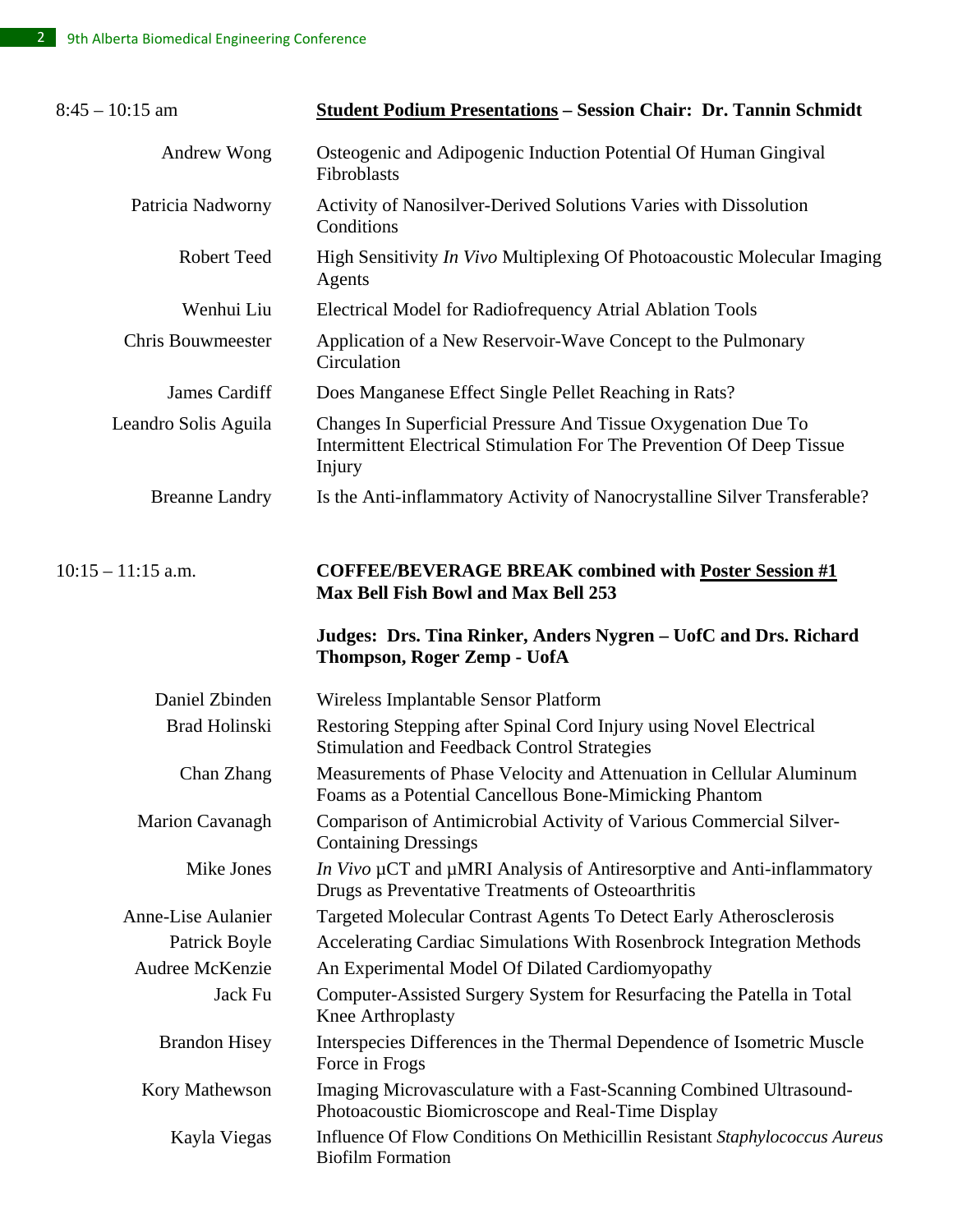| Rohit Kalvapalle           | Testing Novel Antiresorptive Drug Formulations in Osteoclast Cell<br>Cultures                                                                   |  |  |
|----------------------------|-------------------------------------------------------------------------------------------------------------------------------------------------|--|--|
| Michèle Vaillant           | The Effect of the Duration of Spinal Manipulations on Spinal Stiffness                                                                          |  |  |
| <b>Mathew Reynolds</b>     | Using Digital Image Correlation for Ligament Strain Correlation                                                                                 |  |  |
| Sang-Kuy Han               | Mechanical Loading Of In Situ Chondrocytes In Their Native Environment                                                                          |  |  |
| $11:15$ a.m. $-12:30$ p.m. | <b><u>Student Podium Presentations</u></b> – Session Chair: Dr. Zoly Koles                                                                      |  |  |
| Sharul Dol                 | Micro-PIV Study of a Flow Chamber Used in Studies of Microbial Biofilms<br>and Endothelial Cells                                                |  |  |
| Krishna Panchalingam       | Bioprocessing of Human Brain Cancer Tumor Tissue                                                                                                |  |  |
| Saul Godkewitsch           | Diffusion Tensor Tractography Of Neurodevelopment In The Corpus Callosum                                                                        |  |  |
| Catherine Lebel            | Brain Lateralization and Cognitive Ability in Children                                                                                          |  |  |
| Tia Gareau                 | Scaled-up Production of Murine Embryonic Stem Cell (mESC) Derived<br>Osteoblasts in Serum Free Media                                            |  |  |
| Marc Lebel                 | Robust MRI Relaxometry with Stimulated Echo Compensation                                                                                        |  |  |
| $12:30 - 1:45$ p.m.        | <b>LUNCH - Vistas Dining Room</b>                                                                                                               |  |  |
| $1:45 - 2:25$ p.m.         | <b>Guest Speaker #2:</b><br>Dr. Dieter Scharnweber<br>Max Bergmann Center of Biomaterials<br>Technische Universität Dresden<br>Dresden, Germany |  |  |
|                            | <b>Key Note Title:</b>                                                                                                                          |  |  |
|                            | Methods of Surface Engineering for Biomedical Applications                                                                                      |  |  |
|                            | Session Chair: Dr. Arin Sen                                                                                                                     |  |  |
| $2:25 - 3:20$ p.m.         | <b>Student Podium Presentations - Session Chair: Dr. Carolyn Anglin</b>                                                                         |  |  |
| Jerome Yerly               | Rapid MR Catheter Visualization for Endovascular Therapy Using<br><b>Compressive Sampling</b>                                                   |  |  |
| Megan Hunt                 | Culture Techniques for the Large Scale Expansion of Human Embryonic<br><b>Stem Cells</b>                                                        |  |  |
| Go Suzuki                  | Estimation of Defibrillation Threshold based on Electrogram Signal<br>Disorganization                                                           |  |  |
| Anthony Ng                 | Fractal Analysis of Osteoporotic Human Wrists                                                                                                   |  |  |
| Kyle Nishiyama             | Image Registration To Achieve Improved Reproducibility For In Vivo<br>Micro-Computed Tomography Bone Quality Measurements                       |  |  |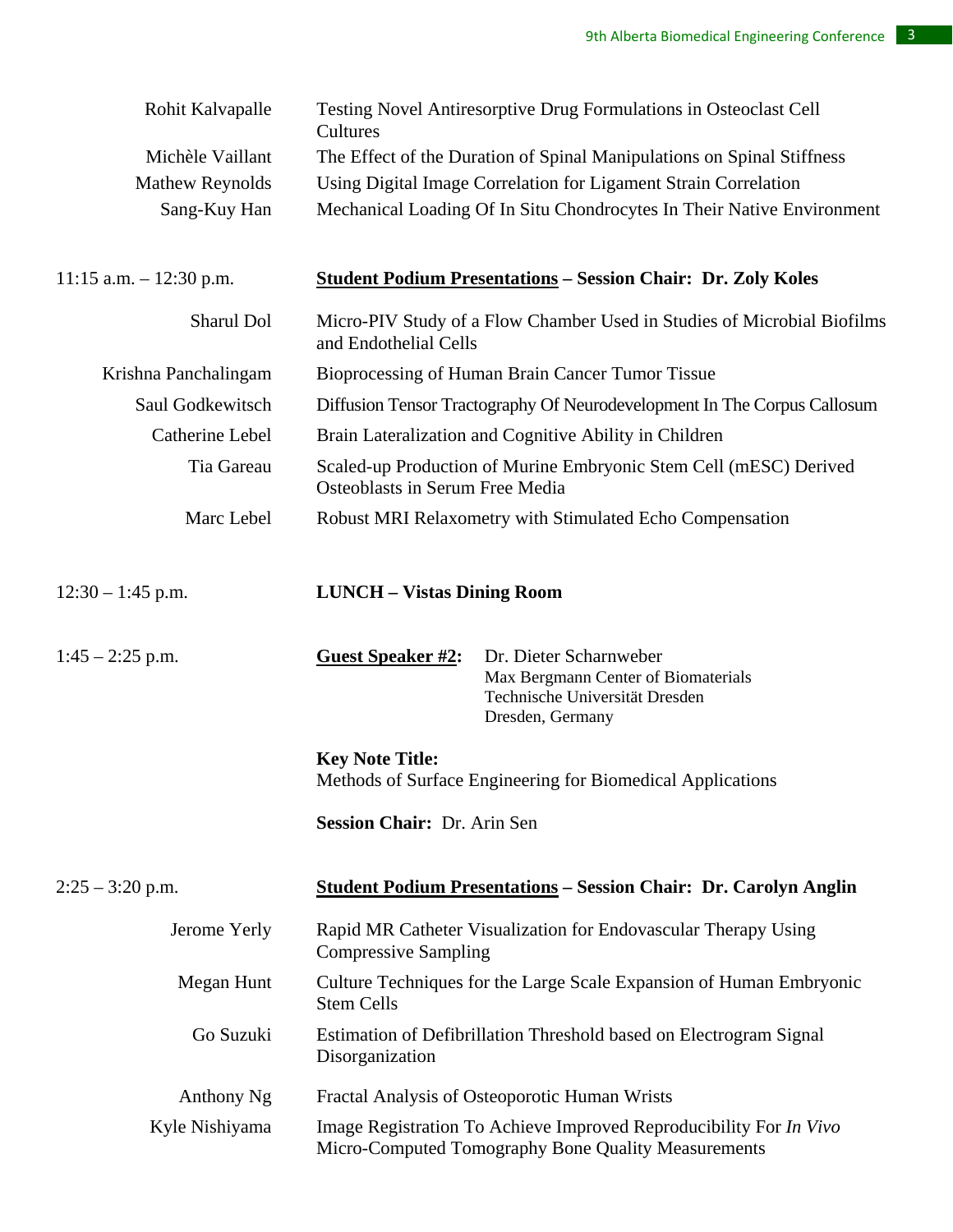| $3:20 - 3:40$ p.m.     | <b>COFFEE BREAK - Group Pictures</b>                                                                                                                               |
|------------------------|--------------------------------------------------------------------------------------------------------------------------------------------------------------------|
| $3:40 - 4:35$ p.m.     | <b>Student Podium Presentations - Session Chair: Dr. Carolyn Anglin</b>                                                                                            |
| Gabrielle Lam          | Validating a Computer-Assisted Method of Measuring Vertebral Rotation<br>in AIS                                                                                    |
| Jenni Karl             | Longitudinal In Vivo MRI Of Perilesional Tissue Thickness After Motor<br><b>Cortex Stroke In Rats</b>                                                              |
| Hamza Jalal            | Gadolinium-Enhanced MR Imaging As A Means Of Detecting Blood Brain<br>Barrier Disruption In Vivo                                                                   |
| Aliaa Rehan Youseff    | Spontaneous Arthritis in Rabbit Is Not Aggravated by the Increase in<br><b>Physical Activity</b>                                                                   |
| <b>Graham Campbell</b> | Recovery of Bone Architecture after RANKL Administration in Rats is<br>Characterized by Increased Bone Mass on Existing Trabeculae Assessed by<br>In Vivo Micro-CT |
| $6:00 - 7:00$ p.m.     | <b>DINNER - Vistas Dining Room</b>                                                                                                                                 |
| $7:00$ p.m.            | "THE GREAT CHALLENGE" Max Bell Fish Bowl                                                                                                                           |
| $7:15$ p.m.            | Joint UA, UC, UL Faculty Meeting – Max Bell, Room 252                                                                                                              |
| 8:00 p.m.              | Social – St. James Gate (207 Wolf Street)                                                                                                                          |

**SUNDAY**

| $7:00 - 8:00$ a.m. | <b>BREAKFAST - Vistas Dining Room</b>                                   |                                                          |
|--------------------|-------------------------------------------------------------------------|----------------------------------------------------------|
| $8:30 - 9:10$ a.m. | <b>Guest Speaker #3:</b>                                                | Dr. Andy Ruina<br>Cornell University<br>Ithaca, New York |
|                    | <b>Key Note Title:</b> Some Issues in the Control of Bipedal Locomotion |                                                          |
|                    | <b>Session Chair: Dr. Walter Herzog</b>                                 |                                                          |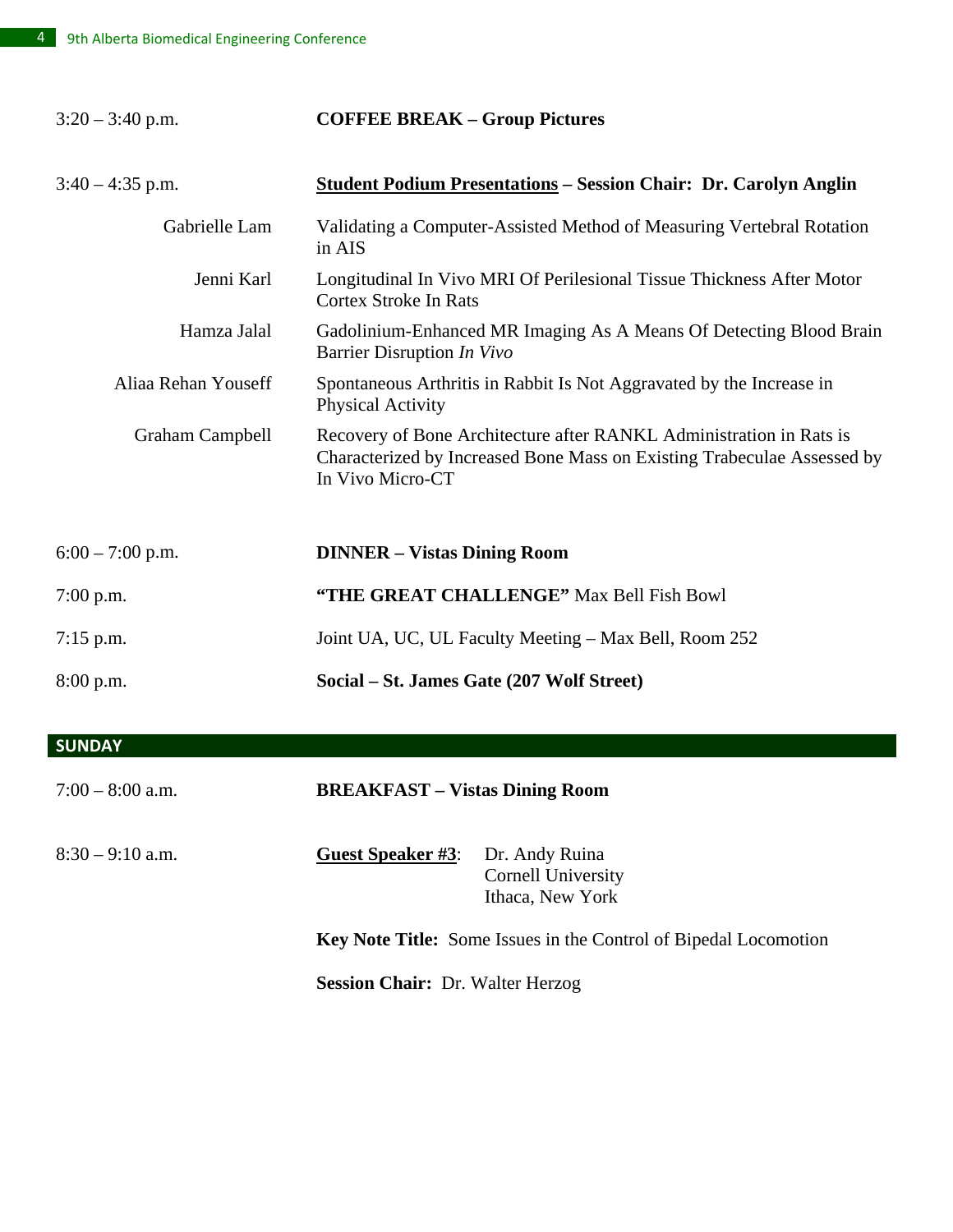| $9:10 - 9:55$ a.m.        | <b>Student Podium Presentations - Session Chair: Dr. Larry Unsworth</b>                                                                   |  |
|---------------------------|-------------------------------------------------------------------------------------------------------------------------------------------|--|
| <b>Kelvin Chow</b>        | Correcting for the Effects of Respiration on Magnetic Resonance Lung<br>Imaging                                                           |  |
| Jennifer Happe            | Impact of Viscosity on Salmonella typhimurium Gene Expression and<br>Phenotype                                                            |  |
| Colleen Decker            | The Effects of Soft Tissue in Spinal Frequency Response Testing                                                                           |  |
| <b>Adrian Tsang</b>       | Assessment of Penumbral Tissue in Acute Ischemic Stroke Patients via<br>Sodium MRI                                                        |  |
| $9:55 - 10:55$ a.m.       | <b>COFFEE/BEVERAGE BREAK combined with Poster Session #2</b><br><b>Max Bell Fish Bowl and Max Bell 253</b>                                |  |
|                           | Judges: Drs. Tina Rinker, Anders Nygren - UofC and Drs. Richard<br>Thompson, Roger Zemp - UofA                                            |  |
| <b>Stacy Waldal</b>       | Tissue Mechanics Of The Atrium: Confocal And Uniaxial Studies Of<br><b>Explanted Atrium Specimens</b>                                     |  |
| Marion Hettiarachi        | Cryopreservation Protocols for Adult Human Bone Marrow and Adipose<br>Tissue-Derived Mesenchymal Stem Cells                               |  |
| Swathi Damaraju           | Assessing Scoliosis using full torso 3D features                                                                                          |  |
| Katherine Louman-Gardiner | Computational Models of Degeneration in the Intervertebral Disc                                                                           |  |
| Karen Ho                  | Computed Tomography Imaging of Knee Mechanics After Joint<br>Replacement                                                                  |  |
| Ephram Takele             | Activation of the Leg Motor Cortex via Muscle Afferents in Humans                                                                         |  |
| Helen Dry                 | Development of Clinically Acceptable Culture Protocols to Produce<br>Synovium-Derived Stem Cells                                          |  |
| Michelle Adrian           | Effect of Varied Sputtering Parameters on the Antimicrobial Activity of<br><b>Silver Thin Films</b>                                       |  |
| <b>Yves Pauchard</b>      | Using <i>In Vivo</i> Micro-Computed Tomography To Predict Bone Architecture                                                               |  |
| Jason Motkoski            | Pre-Clinical and Phase I Studies of NeuroArm: A Novel Image-Guided<br><b>Surgical Robot</b>                                               |  |
| Aron Su                   | Development of a Virtual Ulna Simulator for Training Fracture Fixation                                                                    |  |
| Miroslava Tringelova      | Biomechanical Study of Heart Tissue Behavior                                                                                              |  |
| Ethan MacDonald           | Fourier Domain Extrapolation to Improve MR Perfusion                                                                                      |  |
| Craig Mathison            | Biomechanical Evaluation of Locking Plate with Fibular Allograft<br>Implementation as a Fixation Technique for Proximal Humerus Fractures |  |
| Stephanie Kos             | Gene Expression and Transcriptional Regulation in Fluid Flow Conditioned<br>Cells                                                         |  |
| Xuhui Chen                | A New Photoacoustic Method For Measuring Optical Scattering<br><b>Coefficients Of Biological Tissue</b>                                   |  |